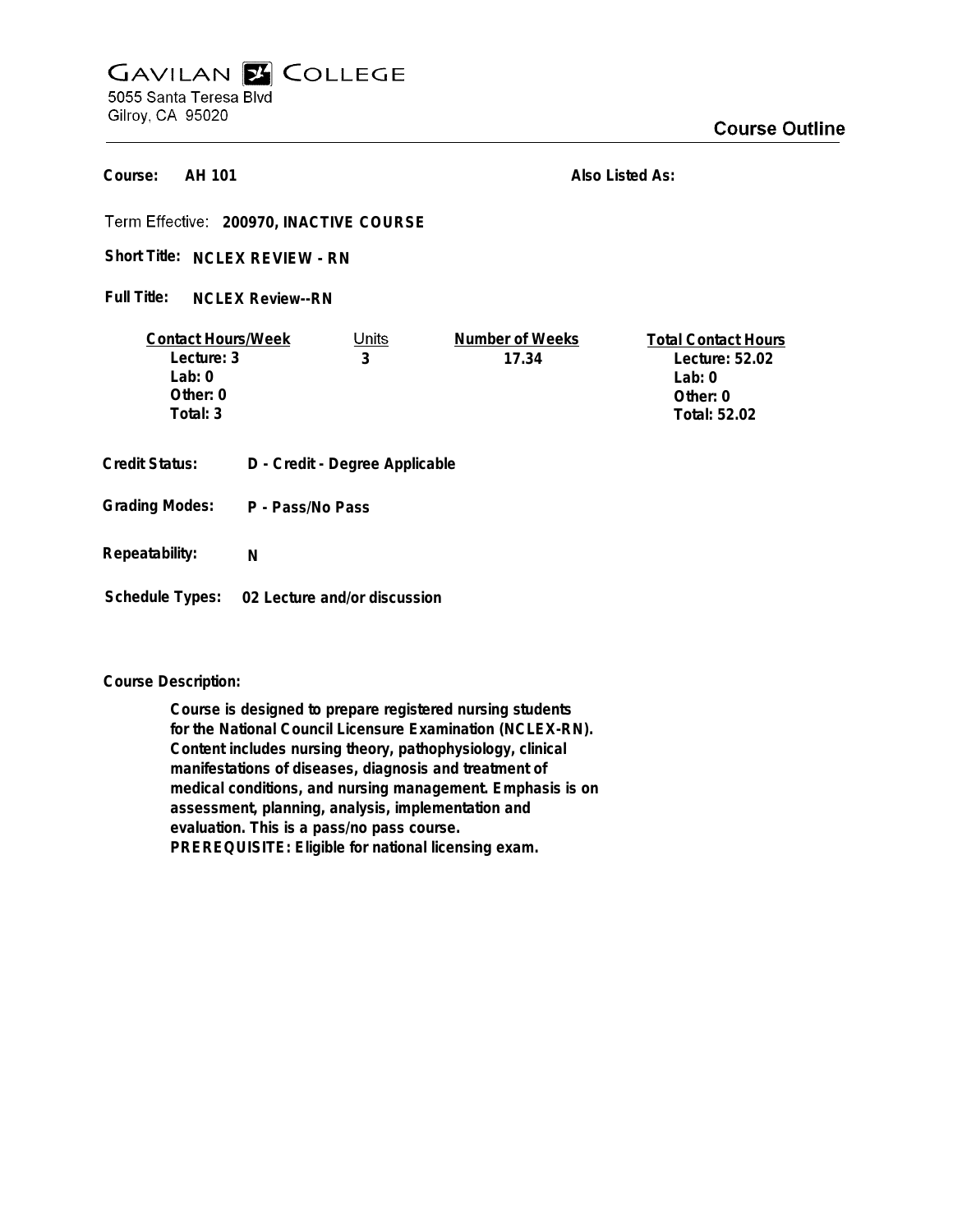**ARTICULATION and CERTIFICATE INFORMATION Associate Degree: CSU GE: IGETC: CSU TRANSFER: Transferable CSU, effective 199430 UC TRANSFER: Not Transferable**

## **PREREQUISITES:**

## **COREQUISITES:**

**STUDENT LEARNING OUTCOMES: Successful completion of national licensing exam. COURSE OBJECTIVES:**

- **1. define nursing theory (topic specific)**
- **2 describe pathophysiology (disease specific)**
- **3. identify clinical manifestations of disease**
- **4. assess appropriate nursing interventions**
- **5. plan effective nursing care**
- **6. implement specific client objectives**
- **7. evaluate client outcomes**
- **8. analyze rationale for correct/incorrect responses**

**TOPICS AND SCOPE:**

**Inactive Date: 05/11/2009 Inactive Term: Fall 2009**

- **1 3 Lec I. Nursing Through the Life Cycle**
- **A. Homeostasis: Stress and Adaption**
- **B. Growth and Development Milestones**
- **C. Death--Dying and Grief Processes**
- **D. Human Sexuality**
- **2 3 Lec II. General Nursing Concepts**
- **A. Fundamental Concepts**
- **B. The Nurse-Client Relationship**
- **C. Communication Techniques**
- **D. Effective Communication Techniques**
- **E. Blocks to Effective Communication**
- **F. Pain Management**
- **G. Disease Process**
- **H. Fluid and Electrolytes**
- **I. Acid-Base Balance**
- **J. Blood and Blood Factors**
- **K. Common Procedures**
- **L. Preoperative and Postoperative Care**
- **M. Common Postoperative Complications**
- **N. Rehabilitative Nursing**
- **O. Duties of Rehabilitative Nurse**
- **P. Common Problems from Immobility**
- **4 3 Lec III. Pharmacology and Nutrition**
- **A. Pharmacology**
- **1. Pharmacological Concepts**
- **2. Drug Metabolism**
- **3. Origin and Naming of Drugs**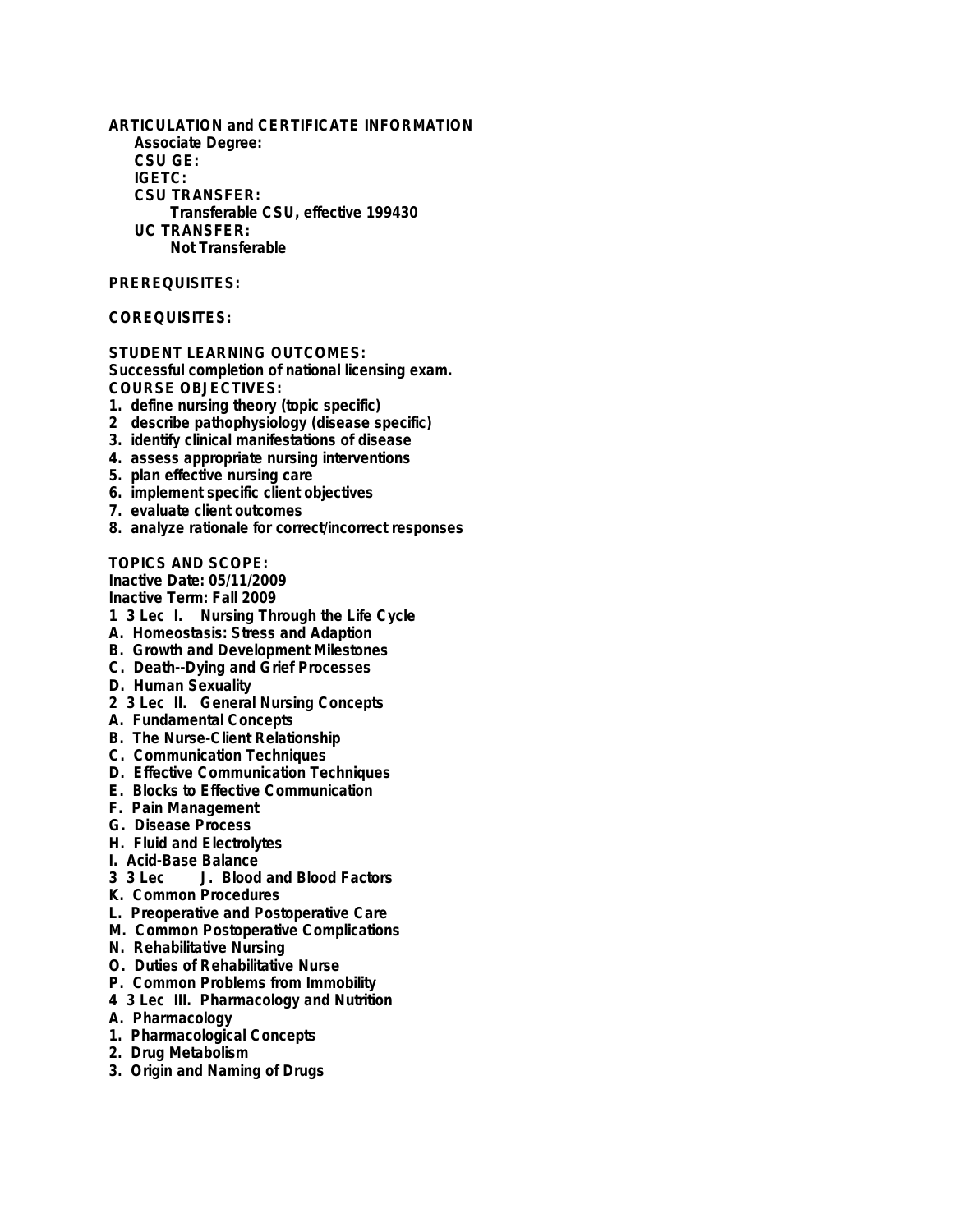- **4. Drug Classification**
- **5. Dosage and Preparative Forms**
- **6. Routes of Administration**
- **7. Administration of Medications**
- **5 3 Lec 8. Documentation of Medications**
- **9. Administering Oral Medications**
- **10. Administering Parenteral Medications**
- **11. Administering Medications to the Skin**
- **12. Administering Topical Vasodilator**
- **13. Mathematical Conversions**
- **14. Governing Laws**
- **B.** Nutrition
- **1. Essential Body Nutrients**
- **2. Assimilation of Nutrients**
- **3. Nutritional Concepts & Selected Diets**
- **4. Recommended Nutrient Requirements**
- **5. Therapeutic/Prescription Diets**
- **7 3 Lec IV. Medical-Surgical Nursing**
- **A. Neurologic System**
- **1. Anatomy & Physiology of the Nervous Sys.**
- **2. Conditions of the Neurologic System**
- **3. Cranial Nerve Disorders**
- **4. Intracranial Surgery**
- **5. Eye & Ear Surgery**
- **B. Cardiovascular Anatomy**
- **1. Cardiovascular Anatomy**
- **2. Cardiovascular Physiology**
- **3. Diagnostic Procedures**
- **4. Common Cardiovascular Drugs**
- **5. Heart Disorders**
- **6. Peripheral Vascular Disorders**
- **7. Diseases of the Blood & Blood Forming Organs**
- **8. Autoimmune Disorders**
- **6. Respiratory System**
- **1. Anatomy & Physiology**
- **2. Diagnostic Procedures**
- **3. Chronic Pulmonary Diseases**
- **4. Acute Pulmonary Diseases**
- **5. Chest Injuries**
- **6. Respiratory Tract Surgical Procedures**
- **7. Thoracic Cavity Surgical Procedures**
- **8. Management of Thoracic Surgical Equip.**
- **9. Common Respiratory Drugs**
- **9 3 Lec D. Gastrointestinal System**
- **1. Anatomy & Physiology**
- **2. Diagnostic Procedures**
- **3. Gastrointestinal Disorders**
- **4. Diagnostic Procedures for Liver,**
- **Gallbladder, and Pancreas Disorders**
- **5. Disorders of the Liver/Gallbladder/Pancrea s**
- **12. Genitourinary System**
- **1. Anatomy & Physiology**
- **2. Diagnostic Procedures**
- **3. Disorders of the Kidney**
- **4. Kidney Surgery**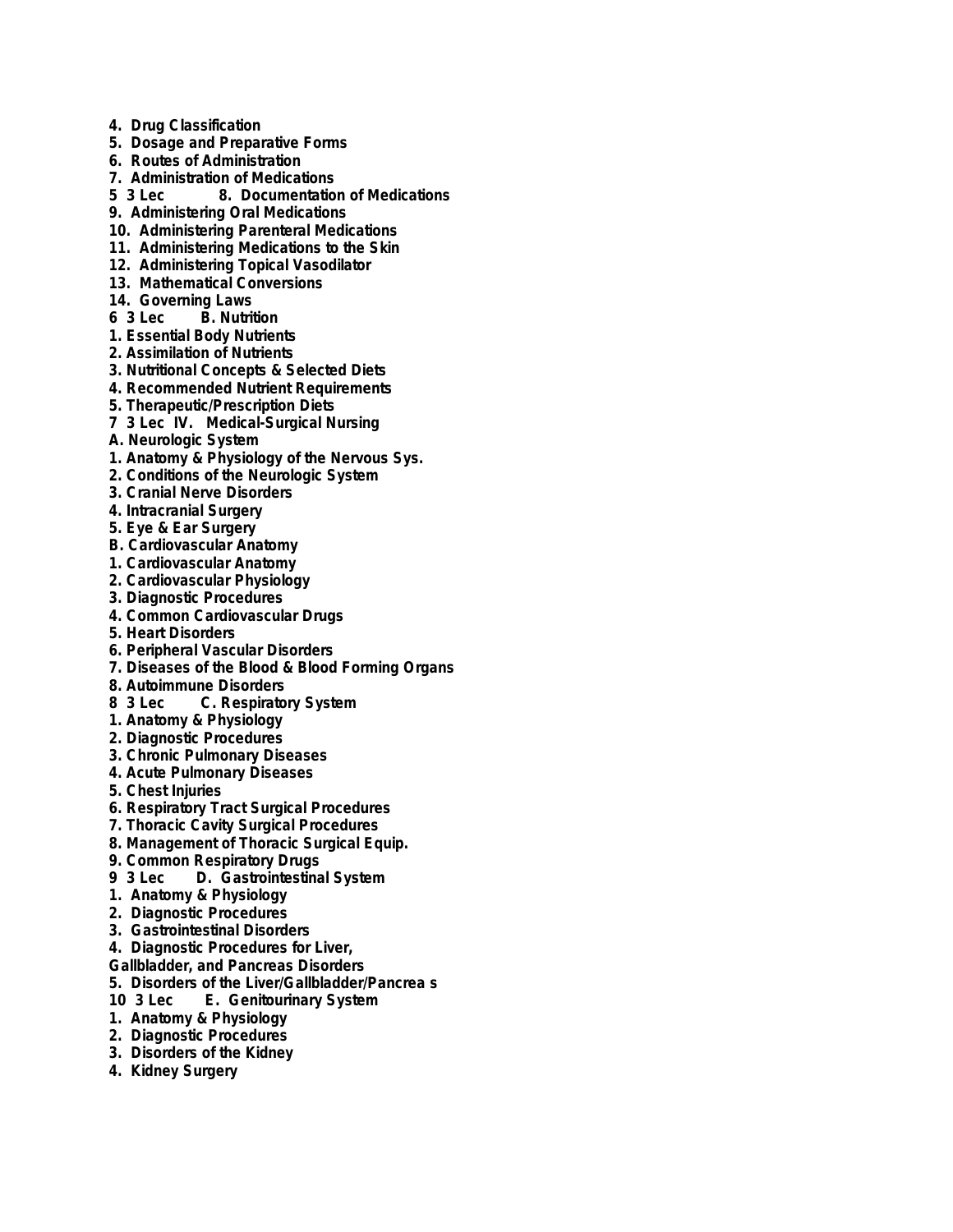- **5. Bladder Disorders & Surgery**
- **F. Endocrine System**
- **1. Anatomy & Physiology**
- **2. Diagnostic Procedures**
- **3. Disorders of the Pituitary Gland**
- **4. Disorders of the Adrenal Gland**
- **5. Disorders of the Thyroid Gland**
- **6. Disorders of the Parathyroid Glands**
- **7. Disorders of the Pancreas**
- **11 3 Lec G. Integumentary System**
- **1. Anatomy & Physiology**
- **2. Skin Disorders & Burns**
- **3. Allergic Reactions**
- **4. Bacterial Infections**
- **5. Viral Infections**
- **6. Burns**
- **7. Skin Disorders as Manifestations**
- **of Internal Disease**
- **8. Malignant Tumors of Skin**
- **12 3 Lec H. Musculoskelletal System**
- **1. Anatomy & Physiology**
- **2. Musculoskeletal Disorders**
- **I. Oncology Nursing**
- **1. Neoplastic Diseases**
- **2. Radiation Therapy**
- **3. Chemotherapy**
- **13 3 Lec V. Emergency Nursing**
- **A. Emergency & First Aid Nursing**
- **B. Common Emergencies**
- **C. Emergency Treatments**
- **D. Cardiopulmonary Resuscitation (CPR)**
- **14 3 Lec VI. Geriatric Nursing**
- **A. General Concepts**
- **B. Aging Process**
- **C. Nursing Care**
- **D. Delirium, Depression, & Dementia**
- **15 3 Lec VII. Maternity & Gynecological Nursing**
- **A. Anat. & Physio. of Female Reproductive System**
- **B. Maternal Changes during Pregnancy**
- **C. Signs & Discomforts of Pregnancy**
- **D. Complications of Pregnancy**
- **E. High Risk Pregnancy**
- **F. Labor & Delivery**
- **G. Nursing Care in Labor & Delivery**
- **H. Operative Obstetrics**
- **I. Complications of Labor & Delivery**
- **J. Obstetrical Anesthesia & Analgesia**
- **K. Postpartum Period**
- **L. Clinical Problems in Puerperium**
- **M. Newborn**
- **N. High Risk Infants**
- **O. Diseases Affecting the Newborn**
- **P. Gynecologic Examination**
- **Q. Therapeutic Abortion**
- **R. Control of Parenthood**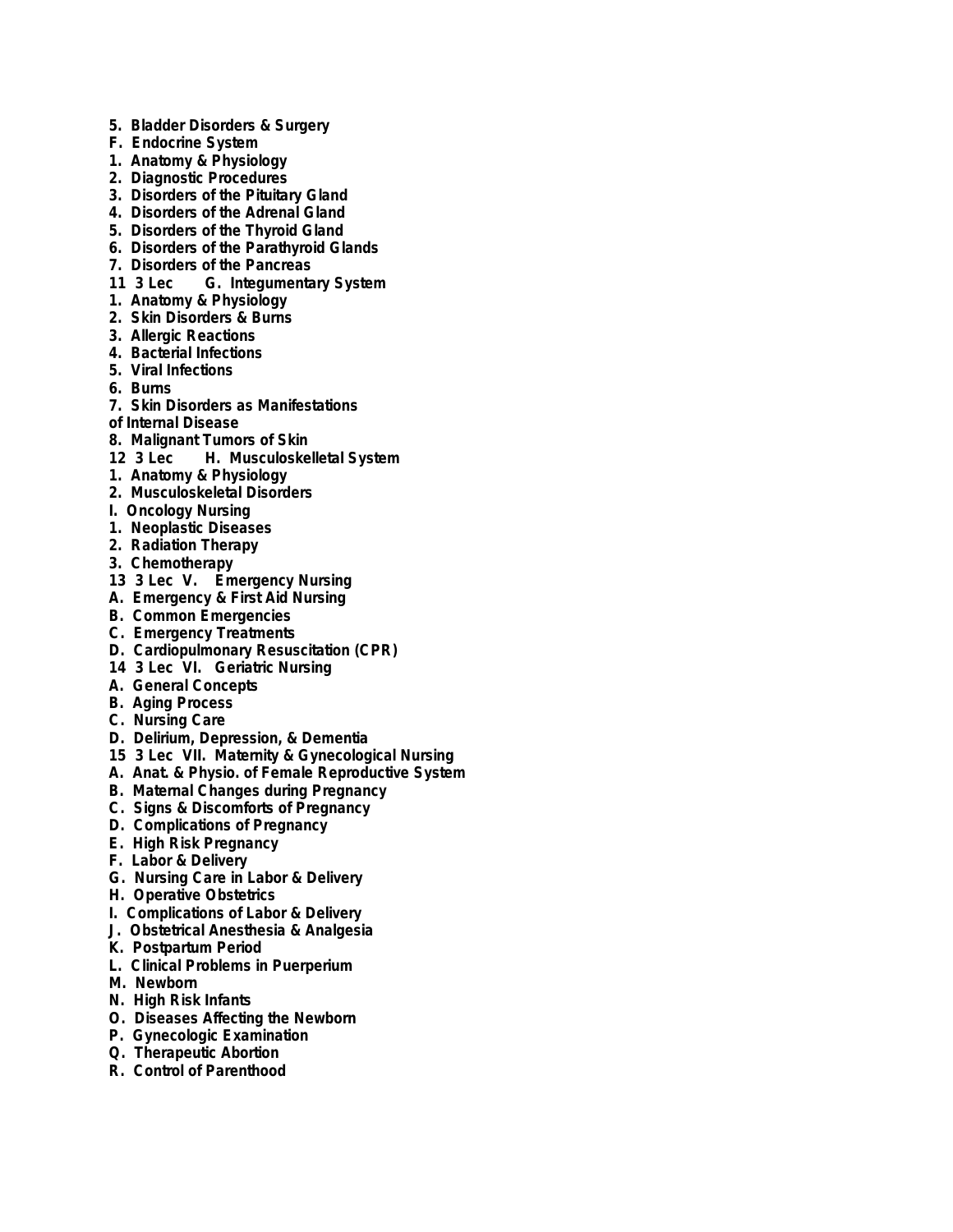- **16 3 Lec VIII. Pediatric Nursing**
- **A. Growth & Development**
- **1. Hospitalization**
- **B. The Newborn & Infant**
- **1. Congenital Anomalies**
- **2. Congenital Heart Defects**
- **3. Disorders of the Infant**
- **C. The Toddler & The Preschooler**
- **D. School-Age Child**
- **E. The Adolescent**
- **F. Special Problems**
- **17 3 Lec IX. Mental Health Nursing**
- **A. Mental Health Continuum**
- **B. Mental Illness**
- **C. Anxiety**
- **D. Crisis Intervention**
- **E. Defense Mechanism**
- **F. Affective Disorders**
- **G. Somatoform Disorders**
- **H. Anxiety Disorders**
- **I. Schizophrenic Disorders**
- **J. Dissociative Disorders**
- **K. Personality Disorders**
- **L. Substance Abuse**
- **M. Adjunct Therapies**
- **18 3 Lec X. Legal Issues in Nursing**
- **A. Nurse Practice Act**
- **B. State Board of Nursing**
- **C. The Nurse and Patient**
- **D. Public Law & the Nurse**

**ASSIGNMENTS:**

**Each week the students will read appropriate chapters of the text and complete assigned exercises and practice tests.**

**METHODS OF INSTRUCTION:**

**Lecture/Discussion - classroom Students will utilize audio tapes & computer simulations as out of class assignments. All students will complete 1000-1200 simulation questions.**

**REPRESENTATIVE TEXTBOOKS: ^uReview for NCLEX-RN^s, current edition, Mosby Reading Level: determined to be 14.5 grade by K. Bedell (using Fry's Readability) Other Materials Required to be Purchased by the Student: Audio Tapes**

**SUPPLEMENTAL DATA: Basic Skills: N Classification: I Noncredit Category: Y Cooperative Education: Program Status: 1 Program Applicable Special Class Status: N CAN:**